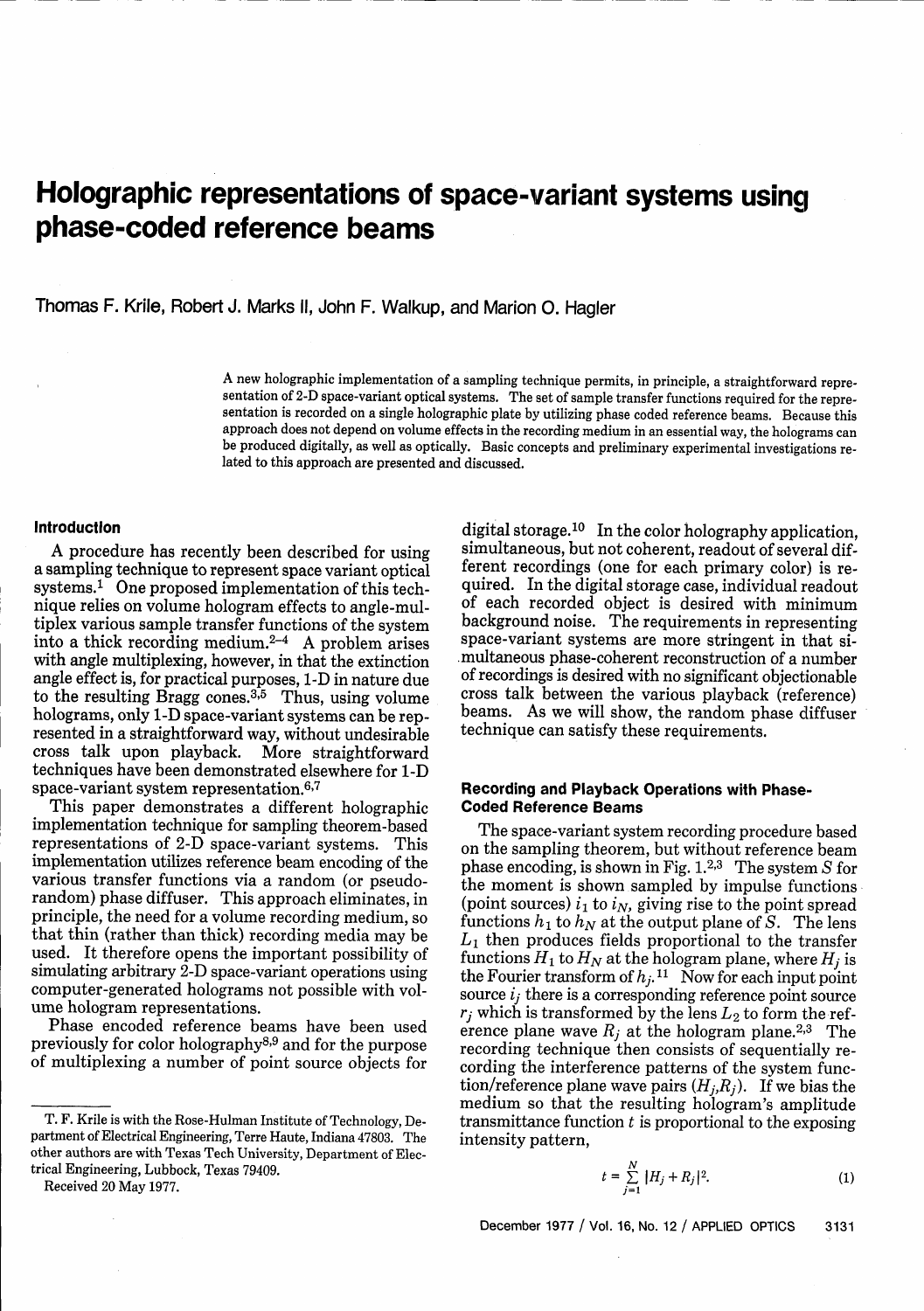

Fig. 1. Recoding scheme for the holographic representation of the space-variant system S. The holograms for the  $(i_i, r_i)$  pairs are recorded sequentially. Transforming lenses  $L_1$  and  $L_2$  each have focal length f.



Fig. 2. Playback scheme for the holographic representation of the system S. The input is spatially sampled by a duplicate of the reference array.

The playback step is shown in Fig. 2. The input object is spatially sampled at the point source locations of the original reference array to produce sampled inputs  $s_1r_1$  to  $s_Nr_N$ , where  $s_i$  is the sampled value at the jth location. The desired output plane field is given by the sum

$$
o = \sum_{j=1}^{N} s_j \mathcal{F}^{-1}{H_j}
$$
  
= 
$$
\sum_{j=1}^{N} s_j h_j,
$$
 (2)

where we note that coherent addition of the simultaneous reconstructions is required. Also note that potential cross-talk terms have been neglected,12 and that low pass filtering in the hologram plane will be required to obtain a continuous output.'

Since cross-talk terms have been neglected in writing Eq. (2), we have assumed that each input point sample sees only the desired transfer function upon playback. We will now analyze what happens in the special case of a simple two sample point system to show what the cross-talk problems are and to examine how utilization of the diffuser encoding technique in the reference beams can suppress cross talk.

After sequential recording of the two object-reference pairs  $(H_1, R_1)$  and  $(H_2, R_2)$ , the amplitude transmittance function stored in the hologram is given by

$$
t = |H_1 + R_1|^2 + |H_2 + R_2|^2. \tag{3}
$$

In the playback step, if the sampled input values are given by the constants  $s_1$  and  $s_2$ , the reconstructed wavefront just to the right of the hologram in Fig. 2 is

$$
W = (s_1R_1 + s_2R_2)t
$$
  
=  $s_1R_1R_1 * H_1 + s_2R_2R_2 * H_2 + s_1H_2R_1R_2 * + s_2R_1 * R_2H_1$   
+  $s_1H_1H_1 * R_1 + s_1R_1R_1 * R_1 + s_1H_2H_2 * R_1 + s_1R_2R_2 * R_1$   
+  $s_2H_1H_1 * R_2 + s_2R_1R_1 * R_2 + s_2R_2R_2 * R_2 + s_2H_2H_2 * R_2$   
+  $s_1R_1R_1H_1 * + s_1R_1R_2H_2 * + s_2R_1R_2H_1 * + s_2R_2R_2H_2 *.$  (4)

Here, the superscript \* denotes a complex conjugate. Of the sixteen terms in Eq. (4), the first four have been diffracted by the hologram (see Fig. 2) and appear in the output plane. We will define these four terms as *W',* so that

$$
W' \triangleq s_1 R_1 R_1 * H_1 + s_2 R_2 R_2 * H_2 + s_1 R_1 R_2 * H_2 + s_2 R_1 * R_2 H_1.
$$
 (5)

Since  $s_1$ ,  $s_2$ ,  $R_1R_1^*$ ,  $R_2R_2^*$ ,  $H_1H_1^*$ , and  $H_2H_2^*$  are real numbers, we see that the second and third groups of four terms (each) in Eq. (4) are undiffracted terms which will not appear in the output plane of Fig. 2. Finally, the last four terms in Eq. (4) represent light which is diffracted to the opposite side of the playback system axis (analogous to a twin image effect) when compared with the first four terms which potentially appear in the output plane.<sup>11</sup> Thus we need only concern ourselves with the four terms listed in Eq. (5) when deciding which terms, after Fourier transformation by lens  $L_1$  of Fig. 2, will appear in the output plane.

Now suppose an ideal phase diffuser is placed in the reference beam side of Figs. 1 and 2, such that  $r_1$  and  $r_2$ are unit amplitude waves with complex phase fronts (i.e.,  $r_1 = \exp[j\phi_1(x,y)]$ ,  $r_2 = \exp[j\phi_2(x,y)]$ ). We may take the inverse Fourier transform<sup>12</sup> of Eq. (5) to show that the output (image) plane field is given by

$$
o' = \mathcal{F}^{-1}{W'} = s_1h_1 * (r_1 \star r_1) + s_2h_2 * (r_2 \star r_2) + s_1h_2 * (r_1 \star r_2) + s_2h_1 * (r_2 \star r_1),
$$
 (6)

where  $*$  represents convolution, and  $*$  represents correlation. In obtaining Eq. (6) we have made use of the convolution and autocorrelation theorems of Fourier analysis.<sup>11</sup> Note that now, however,  $r_1$  and  $r_2$  represent the diffuser patterns seen at the two positions in the input sampling array. If the diffuser has the property that  $r_i \nightharpoonup r_i$  is effectively a Dirac delta function, while  $r_i \nleftrightarrow r_j$  is a very broad, uniform spatial function, the output may effectively be expressed as

$$
o' = s_1 h_1 + s_2 h_2 + \text{diffuse background noise.} \tag{7}
$$

It should be noted that no extinction angle was assumed operative in obtaining the result of Eq. (7). In this approach, we are thus not restricted to working with thick recording media, $2,3$  a potentially significant advantage. If, on the other hand, a volume hologram is used, the extinction angle effect can further reduce the average noise by restricting the cross talk to be only between input points lying along the loci defined by the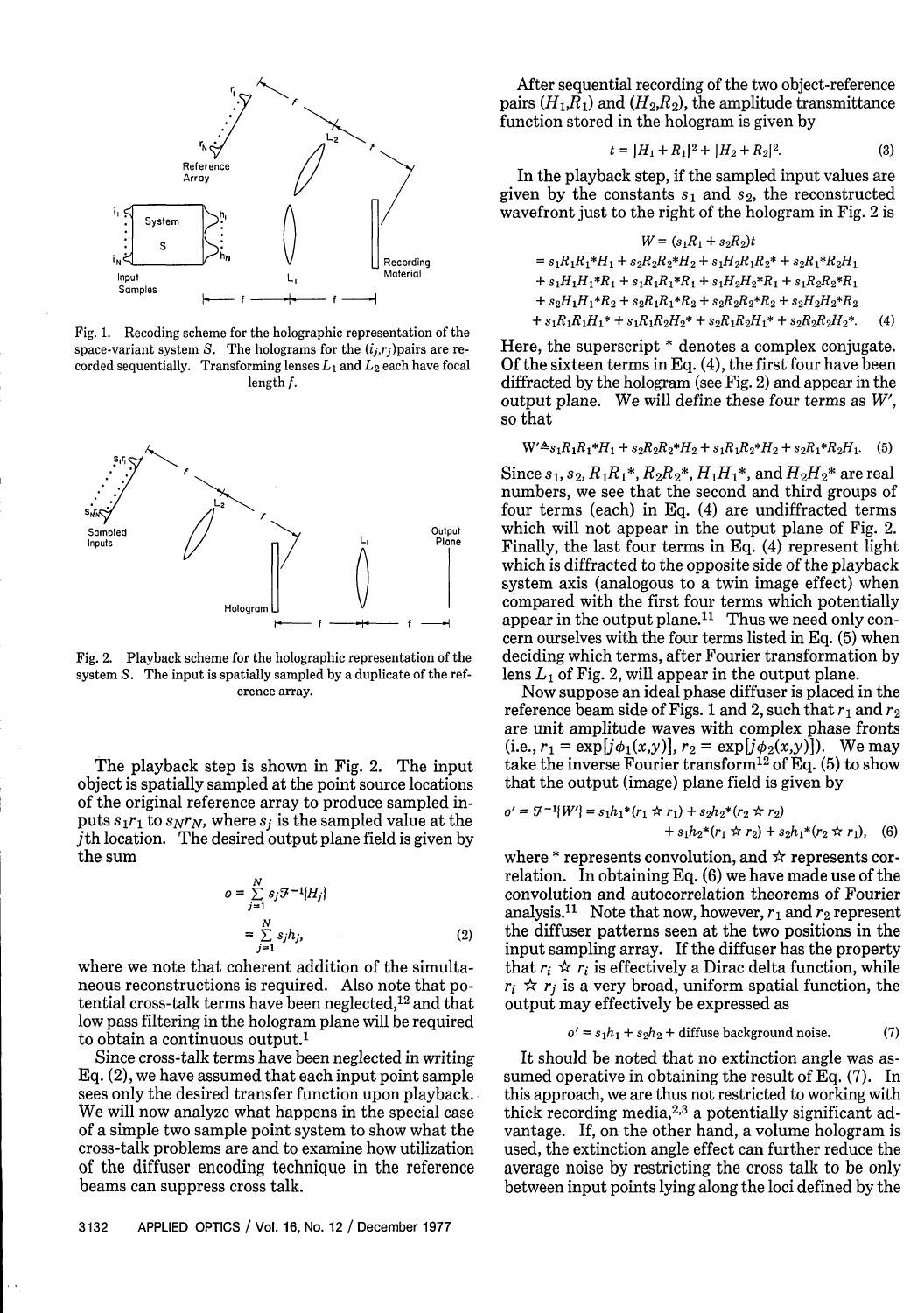

Fig. 3. Experimental setup for simulation of two-point magnifier. The elements of the fly's-eye arrays illuminated are vertical (in a line perpendicular to the plane of the drawing).



Fig. 4. Reconstructed output obtained with simulated two-point demagnifier and without diffuser-induced phase coding of reference beams. The two inner points are the desired output, while the two outer points represent cross talk.

relevant Bragg cones. Thus the existence of an extinction angle defined by the volume hologram, in addition to the cross talk-suppressing action associated with the diffuser, can effectively constrain cross-talk effects to N points at a time (assuming an *N* by *N* input sampling array) instead of the  $N^2$  interactions expected if one uses only a diffuser and a thin recording medium.

## **Experimental Results**

To test the theory presented above, an idealized, space-variant two-point magnifier was set up as shown in Fig. 3. Two fly's-eye lenses (3.8-mm diam each) having a vertical separation (in a line perpendicular to the plane of the figure) of 15.4 mm were used to form the reference point sources. The output of an idealized magnifier (with  $M = \frac{1}{2}$ ) was simulated by using two fly's-eye lenses separated by 7.7 mm to form the object points. The transforming lenses  $L_1$  and  $L_2$  had 10-cm focal lengths. The results of four experiments which were performed are described below.

Experiment 1: In the first experiment no diffuser was placed in the reference beams. The  $(R_1,H_1)$  and  $(R<sub>2</sub>,H<sub>2</sub>)$  combinations were recorded sequentially on a Kodak 649F plate. Reconstruction was performed by moving  $L_1$  10 cm to the right of the hologram and observing the image plane, which is now the Fourier transform plane of  $\hat{L_1}$  (see Fig. 2). The result is shown in Fig. 4 where the inner pair of points is the desired output (i.e., a pair of points separated by 7.7 mm), and the outer pair of points represents the cross-talk terms  $7^{-1}(s_1H_2R_1R_2^*)$  and  $7^{-1}(s_2H_1R_1^*R_2)$  which we want to suppress.

It should be noted here that the geometry of this experiment was such that the extinction angle effect was not operative in the vertical direction, so that the points in the vertical exhibit maximum cross talk, as shown in Fig. 4.

Experiment 2: In this experiment, a shower glass diffuser was inserted in the reference beams, about 3 cm from the plane of the reference point sources so that each of the two beams would intercept a maximum diffuser area, but would not intersect the diffuser area intercepted by the other reference beam. The output plane result for this experiment is shown in Fig. 5. Here the two desired output points stand out clearly against a diffuse background of coherent noise. The design pattern induced by the particular shower glass diffuser used did not have a very sharp autocorrelation function, so that repositioning of the developed hologram was not too critical an operation (i.e., it took a movement of several millimeters to make the output points disappear). Note that the diffuser also had a spatially varying attenuation, so that the cross talk is not spread as uniformly as possible over the output field. Nevertheless the results appear to be encouraging.

Experiment 3: A third experiment was performed to demonstrate the 2-D capabilities of the diffuser encoding technique. A three-point demagnifier was simulated with the same basic configuration as in Fig. 3. However, three of the four lenses in a square subarray portion of the fly's-eye array were used. The result, when the diffuser was placed in the reference



Fig. 5. Reconstructed output (Exp. 2) with phase coding of reference beams by shower glass diffuser. The cross-talk terms present in Fig. 4 have been spread out into diffuse background noise.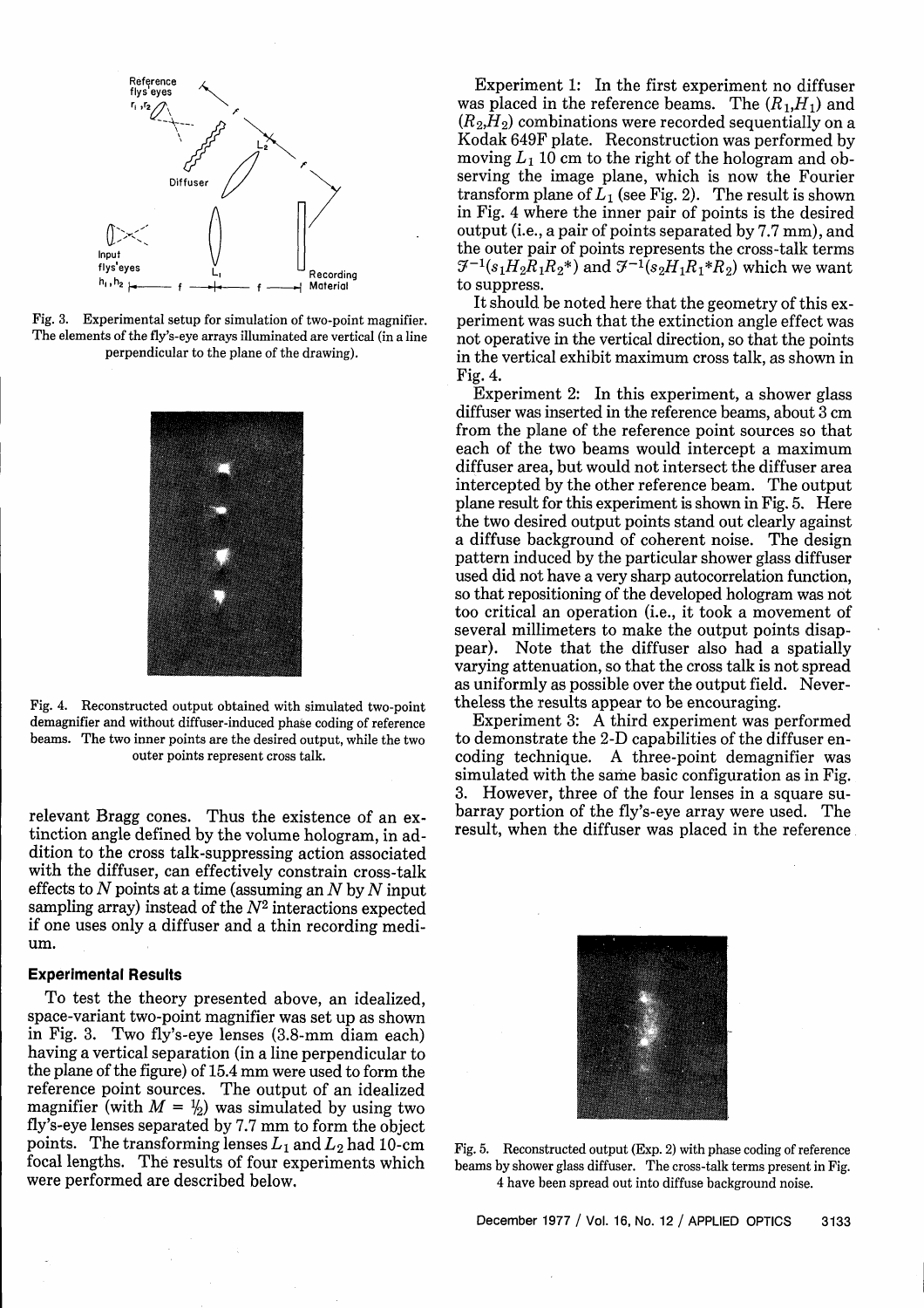

Fig. 6. Reconstructed output (Exp. 3) for the simulated three-point demagnifier, indicating diffuse background noise in both directions.

beams, is shown in Fig. 6. It can be seen that the multiple cross-talk points which would be expected without the diffuser encoding of the reference beams have been relegated to a diffuse background noise, while the three desired output points stand out clearly. Again it should be noted that since 649F has a rather large extinction angle relative to the angular separation of the reference beams used here, volume hologram effects were not responsible for eliminating either the horizontal or vertical cross talk expected without the diffuser.

Experiment 4: An experiment was performed to verify that even with the shower glass diffuser present in the path of the reference beams, coherent addition is obtained in the output plane as required based on Eq. (2). Basically the same setup as shown in Fig. 3 was used, with the exception that a single input point source was used in the object path (i.e., only *h,* present), whereas both reference fly's eyes were used. Unfortunately, due to the complicated nature of the shower glass diffuser pattern, it was difficult to document that indeed coherent addition of the outputs corresponding to the two reference beam point source inputs was taking place in the playback step. Indications are, however, that coherent addition was taking place, and additional experiments are underway to provide documentation of this hypothesis.

#### **Conclusions**

A technique has been demonstrated for holographically recording representations of 2-D space-variant systems using phase-encoded reference beams. The use of reference beam phase encoding for the purpose of multiplexing noninterfering holograms into a single thin recording medium, rather than attempting to use the extinction angle property of a thick recording medium to angle multiplex the multiple holograms, possesses a number of potential advantages. One would not be restricted to volume holograms for recording spacevariant optical systems. Thus one could in principle construct computer-generated holograms for representing arbitrary 2-D space-variant processors.

It is clear that the correlation properties of the diffuser are important in determining the practical limitations of this space-variant recording process. Since a spatial sampling technique is used, one wants the diffuser autocorrelation function to be as nearly like a Dirac delta function as possible so that a high sampling rate can be achieved. This will in turn lead to precise positioning requirements for placement of the diffuser in the reconstruction step, suggesting *in situ* processing wherever possible. We also note that the cross correlation between any two different diffuser elements should be as broad as possible. This feature will optimally spread out the cross-talk noise spatially, so that one can multiplex as many samples as possible with (hopefully) a reasonable SNR on reconstruction. Additional investigations are underway in these and other areas relating to the technique presented in this paper.

As a final note, the scheme presented here is not limited to implementation of the sampling theorem. With minor changes in technique, other linear system representation models such as the piecewise isoplanatic approximation4 and the orthonormal element response characterization method<sup>13</sup> can be similarly implemented.

The authors acknowledge the efforts of Steven V. Bell with the diffuser experiments and of Kingsley C. Wong for his assistance in the preparation of the manuscript. This work was supported by the Air Force Office of Scientific Research, USAF, under grant AFOSR75- 2855.

#### **Appendix: Representations Using Volume Holograms**

If the reference point sources represented by *r1* and  $r<sub>2</sub>$  are sufficiently far apart so that the Bragg extinction angle property of a volume recording medium is operative, the third and fourth terms in Eq. (5) will not appear in the output plane, since those terms represent cross talk between the two reference waves.<sup>1,2</sup> In this case Eq. (5) effectively becomes

$$
W' = s_1 R_1 R_1 * H_1 + s_2 R_2 R_2 * H_2.
$$

Assuming, for illustration purposes, that  $R_1$  and  $R_2$  have unit amplitudes, the output plane field is then given by

$$
y' = \mathcal{F}^{-1}{W'} = s_1 \mathcal{F}^{-1}{H_1} + s_2 \mathcal{F}^{-1}{H_2}
$$
  
=  $s_1 h_1 + s_2 h_2$ ,

which, based on Eq. (2), is the desired result. If, on the other hand, the Bragg extinction angle affect is not operative (i.e., the two points  $r_1$  and  $r_2$  are too close together), the inverse transform of the cross-talk terms  $s_1H_2R_1R_2^*$  and  $s_2H_1R_1R_2^*$  present in Eq. (5) will appear in the output plane. As explained in the main text, however, the use of phase-encoded reference beams can greatly suppress cross-talk effects and of course has the advantage of permitting straightforward representation of 2-D inputs.